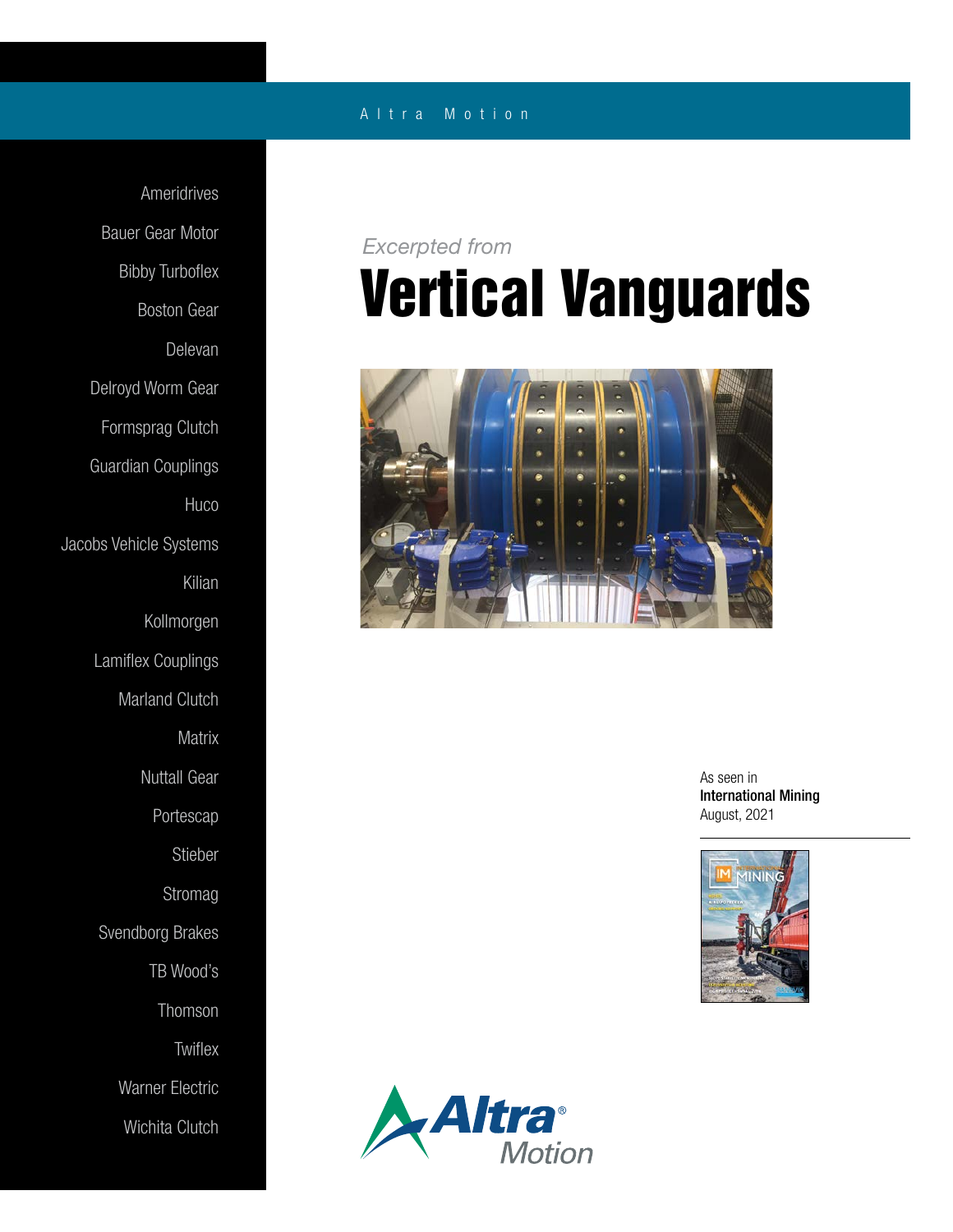### *Excerpted from*

# Vertical Vanguards

By Paul Moore Editor, International Mining



Altra Motion supplied a custom braking solution for an emergency escape hoist positioned in a mine ventilation shaft.



Twiflex Series VKSD spring-applied, hydraulically released, dual-spring caliper brakes act on a pair of discs shaft-mounted to the hoist's cable reel.

The supply of hoists and winders, plus associated wire ropes, brakes, electrical and automation systems is a specialized market with a relatively small number of players. Paul Moore looks at some market developments and new contracts.

As might be expected, technologies related to even greater safety levels and maximum efficiency achievement though greater use of digital tools dominate the world of hoisting and winders in mining.

Hoist brakes and controls, access shafts and hoisting systems are essential components for mining activities. To optimize transport, stopping and parking operations, these elevator machineries need highquality redundant controls for speed, acceleration and deceleration.

When a leading manufacturer of mine hoists, Coalfield Services, Inc, needed a custom braking solution for one of its setups, it chose Svendborg Brakes and Twiflex, two brands of Altra Industrial Motion Corp, for the production of a reliable system. The mining industry heavily depends on hoisting equipment for uninterrupted and efficient operations. This offers vertical transport of miners and materials as well as providing access to the network of openings used to recover underground resources. Fundamental in key operations, mine shaft elevators must be fully operational and accurate in their movements at all times.

In particular, they should not be affected by power failures that can occur at mining sites. More precisely, it is extremely important for these systems to be able to maintain smooth and precise control to avoid unexpected movements, such as abrupt stops and startups.

By showcasing these features, mine hoists can deliver comfort in the transport of materials and workers as well as preventing the power train from suffering shock loads caused by abrupt movements, which can lead to substantial mechanical stress on multiple components. Only advanced systems that can modulate braking forces and support 'soft transitions' from movement to stillness and vice versa can guarantee this level of performance in any condition.

When developing a highly reliable setup with these characteristics, Coalfield Services, a major OEM of mine hoists, identified the most suitable braking system as SOBO® (Soft Braking Option) iQ from Svendborg Brakes, a leading global expert in intelligent braking solutions. This solution is a closed-loop controller that can automatically adjust the braking force, even in high-speed situations.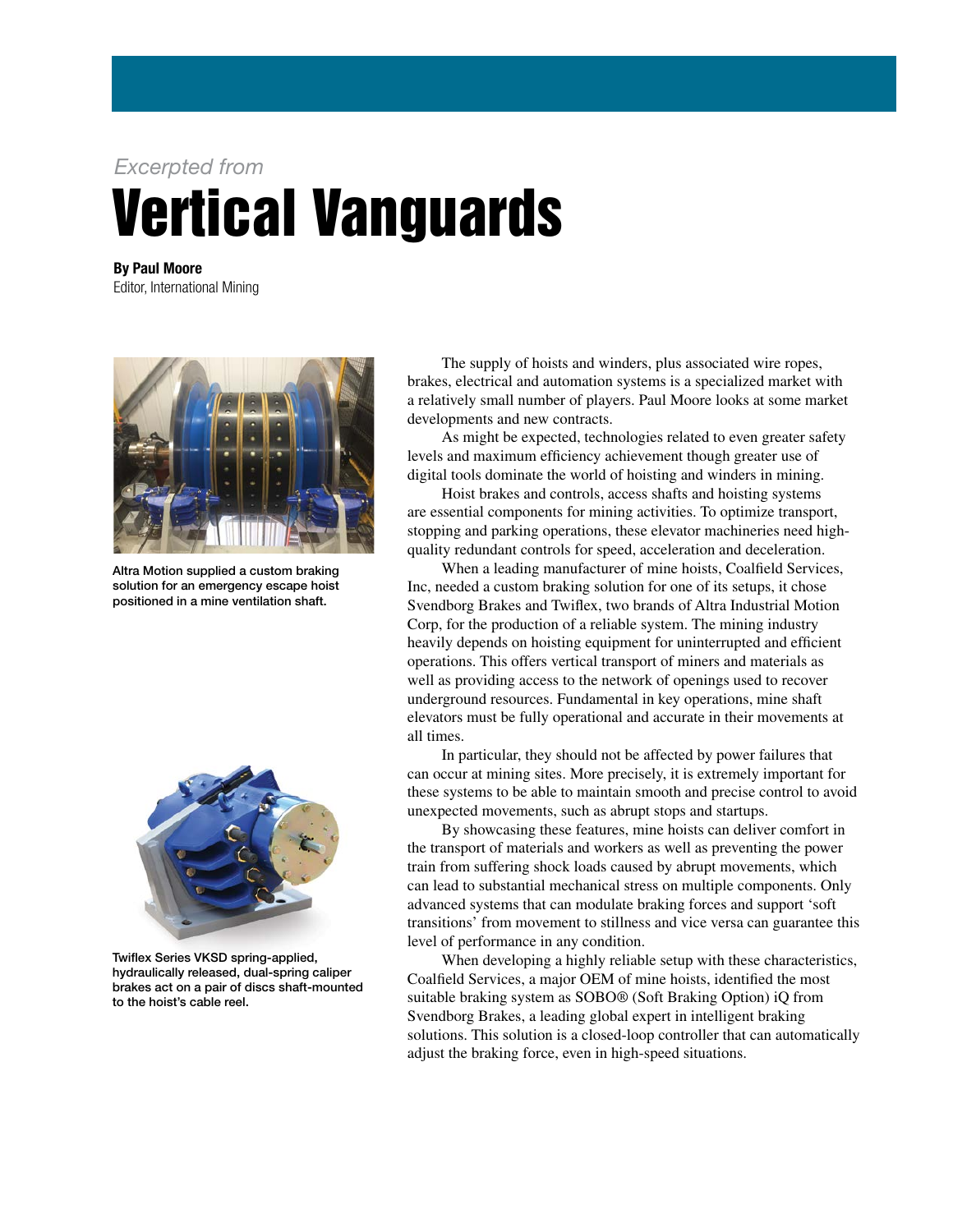This ability is the result of three-state digital modulation, a dualloop proportional integral (PI) algorithm to control pressure and speed and an internal pressure control loop. By combining these elements, SOBO iQ can apply only the torque needed for a fully controlled stop. More precisely, the system collects data on speed, pressure and deceleration/acceleration from sensors on the brakes and compares them to pre-defined setpoints. If the values differ, a suitable corrective, modulated change is communicated to the brakes to adjust their action accordingly.

In this application, the most suitable brakes to integrate with SOBO iQ were identified as VKSD58 spring-applied, hydraulically released caliper disc brakes from Twiflex, another brand within Altra Industrial Motion. As a global leader in innovative braking solutions designed to provide years of reliable performance, the company's solution is well equipped to withstand the challenging operating conditions found in mines.

Furthermore, by relying on member companies within Altra, the hoist producer could benefit from a one-stop-shop for its braking needs. In particular, the two brands could leverage a strong, close collaboration to deliver matching components for a fully integrated solution while also offering a single point of contact to the hoist manufacturer.

The spring applied calipers would assure operators that braking would be maintained in the event of electrical supply system failure as well as supplying sufficient braking force, as the VKSD series can reach over 100 kN. In addition, to deliver a system that would fully address the requirements of the mine hoist OEM, Twiflex leveraged its in-house design and manufacturing capabilities to create the custom brakes.

The resulting solution consisted of SOBO iQ communicating with VKSD58 calipers with proximity switches acting on a pair of discs that were shaft-mounted to the hoist's cable reels. For this project, the elevator machinery manufacturer could benefit from advanced application expertise from Svendborg Brakes and Twiflex, which proved crucial to specify, integrate and customize the braking systems. Thanks to the components provided, Coalfield Services improved the design of its accurate, robust and reliable products, delivering enhanced setups to clients in the mining sector.



The industry-leading SOBO iQ braking controller from Svendborg brakes, combines cutting-edge technologies to provide significant flexibility, safety and durability on applications including mine hoists.



Manufactured in-house, Svendborg Brakes' specialized SOBO iQ hydraulic power units are engineered to perform in tough mining applications.